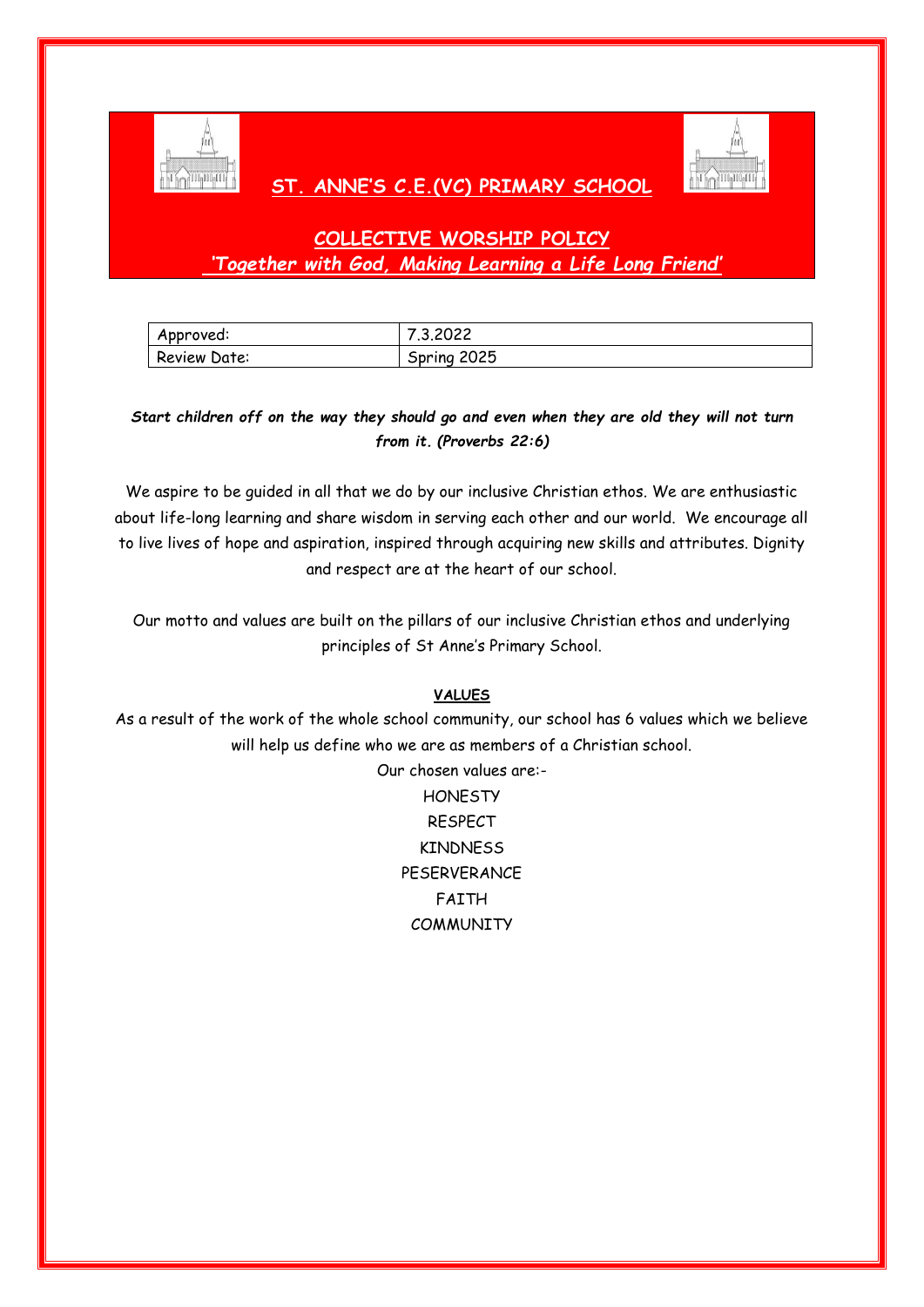**Worship is…**

*Giving honour and reverence to a supreme being. Christian worship is concerned with bringing praise, prayer, thanksgiving and adoration to God.* 

*It is an activity of response: in words, actions and thoughts.*

#### **Mission statement**

Collective worship plays a central part in the life of St Anne's C.E. Primary School. Collective worship is a means by which the school's Christian vision is expressed (Strand 6 SIAMS 2018). As an expression of the Christian vision, ethos and spiritual life of the school it offers the whole school community opportunities to experience and participate for the living expression of Christian worship, valued and honoured through the school's/academies Anglican Foundation. This is set within the context of the corporate community of our school and its historic partnership with St Anne's Church and Connect 2 church. We affirm every individual's unique contribution, regardless of age, gender, sexuality, ability, background or religion.

#### **Legal requirements:**

#### **Trust Deed**

Our daily act of collective worship is in accordance with the Trust Deed of the school. This requires worship to be consistent with the faith, principles and practices of the Church of England.

#### **DfES guidance**

We also take into account DfES legislation. The following link will take you to the current legislation.<https://www.gov.uk/government/publications/collective-worship-in-schools>

#### **1988 Education Act**

We also take into account the 1988 Education that states,

*'…..all pupils in attendance at a maintained school shall in each school day take part in an act of collective worship'*,

And, that this should be,

*'…..mainly of a broadly Christian character'*

#### **Worship and/or Assemblies**

Some schools have a celebration assembly in order to celebrate pupil's achievements. Care should be taken that this is still regarded as an act of worship through saying prayer at the end of the celebration to thank God for pupil's achievements and successes. Here at St Anne's C.E. Primary School we hold our Celebration Assembly / Worship every Friday which incorporates an act of worship.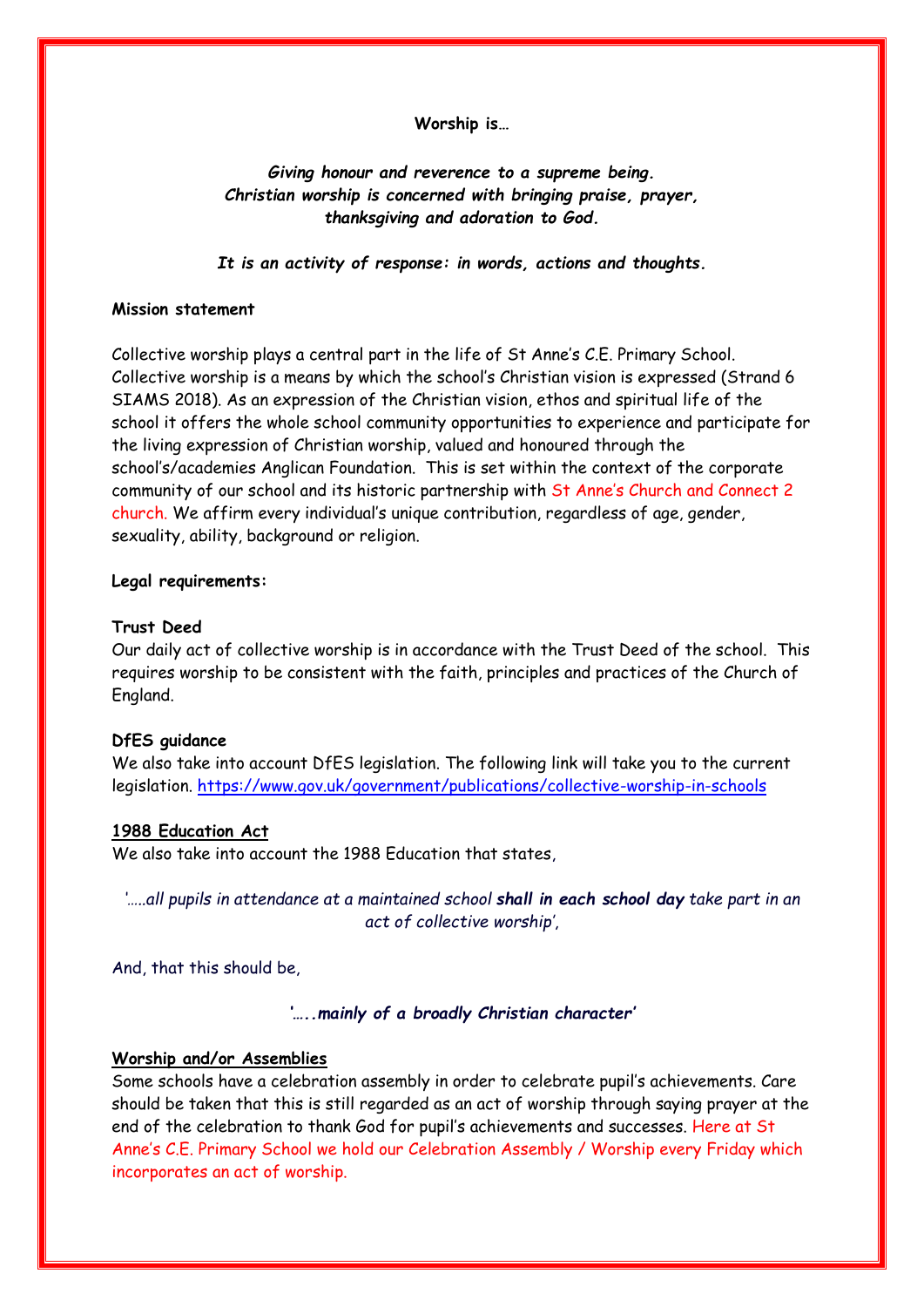# **Section 48 Statutory Inspection of Anglican & Methodist Schools (SIAMS)**

All church schools, whether they are Voluntary Aided (VA ), Voluntary Controlled (VC) or Foundation (F) will be inspected on collective worship and the impact this has on the whole school community (Strand 6 of the SIAMS 2018 schedule). The core question of this strand is, **the ways in which collective worship is an expression of the school's Christian vision.** Here at St Anne's C.E. Primary School this inspection will evaluate the school's collective worship on the following:

- that it is inclusive, invitational and inspiring
- offers the opportunity, without compulsion, to all pupils and adults to grow spiritually through experiences of prayer, stillness, worship and reflection
- enables all pupils and adults to appreciate that Christians worship in different ways, for example using music, silence, story, prayer, reflection, the varied liturgical and other traditions of Anglican/Methodist worship, festivals and, where appropriate, the Eucharist.
- helps pupils and adults to appreciate the relevance of faith in today's world, to encounter the teachings of Jesus and the Bible and to develop their understanding of the Christian belief in the Trinitarian nature of God and its language.
- enables pupils as well as adults to engage in the planning, leading and evaluation of collective worship in ways that lead to improving practice. Leaders of worship, including clergy, have access to regular training.
- encourages local church community partnerships to support the school effectively in developing its provision for collective worship.

### **The right of withdrawal – see appendix**

We recognise the right of withdrawal from worship for pupils at the request of parents and for staff, but encourage discussion with the relevant individuals to ensure that there is understanding of the aims and objectives of worship, and strategies for minimising the disruption caused by any withdrawals

### **Aims of worship**

The gathering of pupils each day incorporates collective worship. Worship will be:

- Appropriate to the age, aptitude and family background of pupils.
- Provided in a variety of settings, groupings and timings, with a variety of leaders. Whole school worship takes place on Mondays and Tuesdays. Class Worship takes place on Wednesdays using the Christian element of Picture News and on Thursday in Key Stage groups. During the Covid pandemic this has been adapted to smaller groups or online, but every class still accesses Worship daily. The local vicar / representative from Connect 2 visits fortnightly to lead worship.
- This can happen as a whole school body, year group, class or key stage.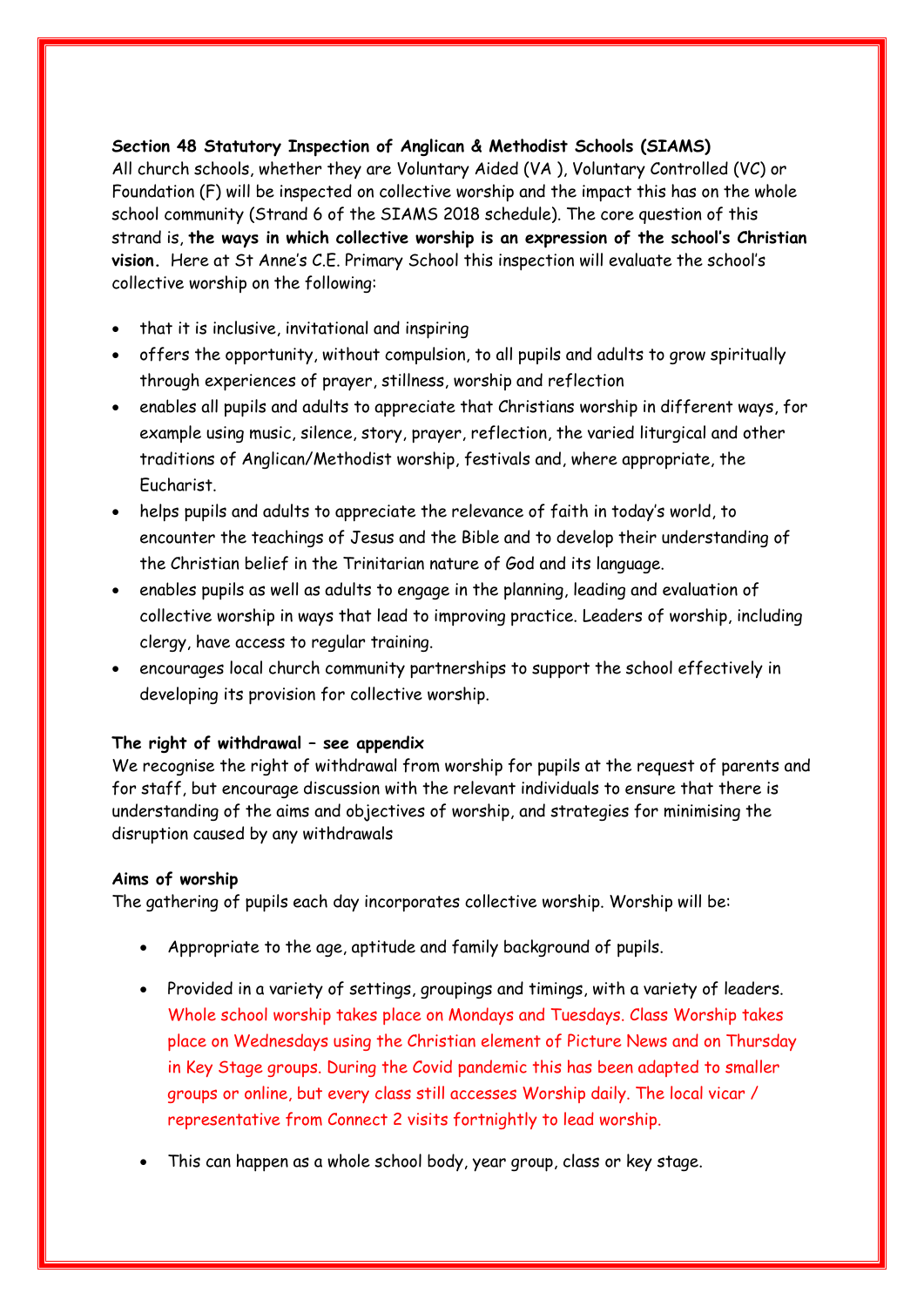#### **Worship should provide opportunities to:**

- enhance the spiritual development and response of pupils
- foster reflection, meditation, prayer and silence
- create an atmosphere in which God is both normal and natural
- foster a reverential attitude to God
- foster empathy and imagination, enabling pupils to participate in a variety of ways
- actively involve pupils in the delivery of worship in creative and imaginative ways (reading, poetry, drama, dance, quiet / silent reflection, prayer, singing)
- explore and enjoy praise, prayer and the rituals of Christianity (the Anglican tradition in particular)
- affirm the Christian faith and the central Christian status of Jesus as the Son of God
- affirm the Christian belief in the Trinity and explore the meaning of each person of the Trinity
- explore Eucharistic worship (where appropriate) within the Anglican tradition
- enable pupils to reflect on the experiences of Christian adherents
- foster and value a search for a faith to live by
- explore the schools Christian values to deepen pupils understanding of them and how they relate to the school, local community and wider world
- learn about and reflect upon Christian teaching, Biblical material and Christian festivals, in a way that relates to the pupils' experience and to living together in community
- worship together rather than apart
- provide an evocative setting for worship that fosters spiritual growth and reflection
- experience a broad spectrum of Christian tradition (various expressions of worship)
- inspire pupils to explore further their own faith and tradition
- encourage pupils and staff to plan, participate and lead in worship
- develop a sense of community and shared values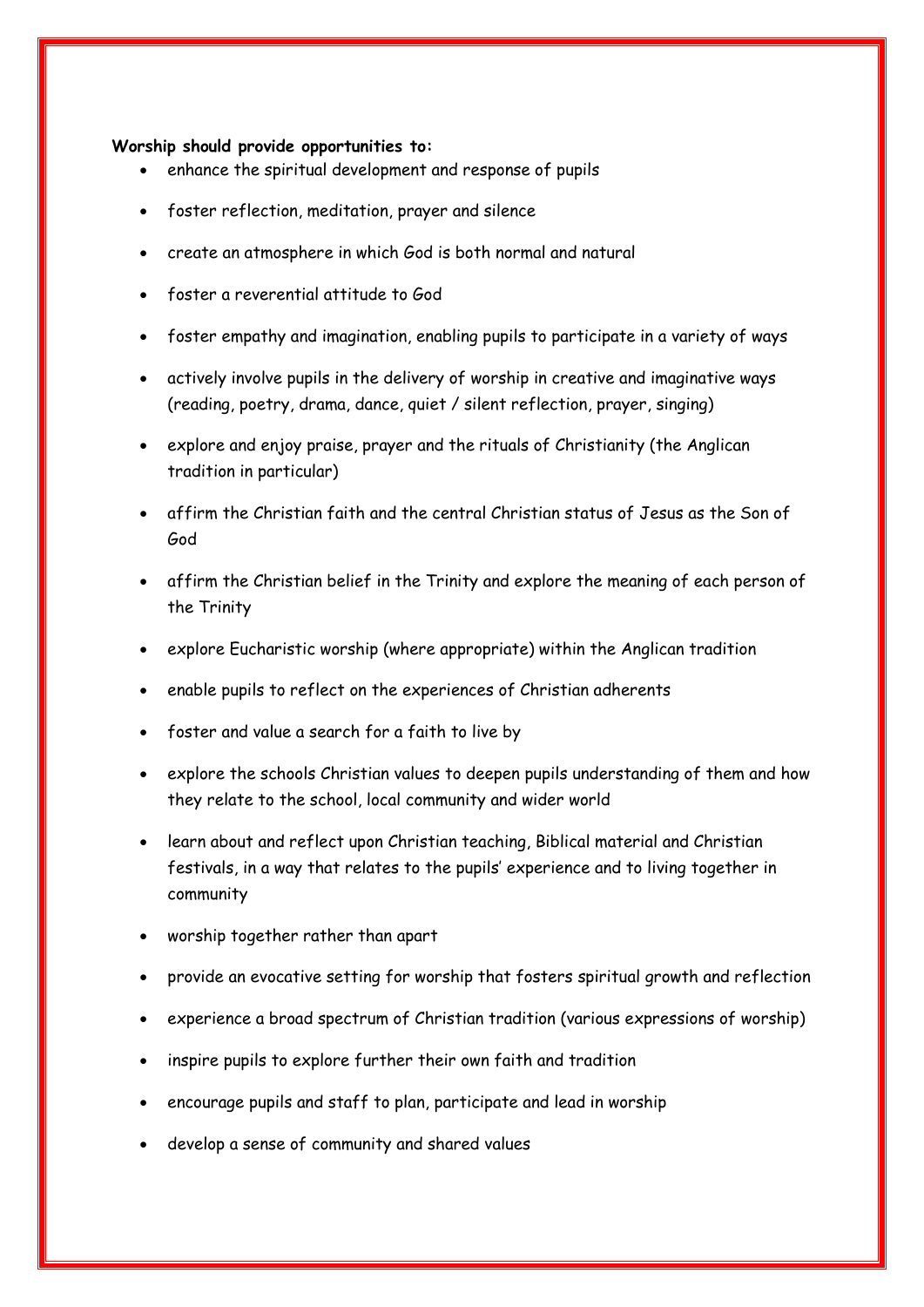- consider the needs of others and to foster charitable works
- celebrate the highest achievements of the human spirit
- celebrate achievements of members of the school in every aspect of school life
- foster a thought provoking atmosphere allowing for spiritual reflection and response
- make regular use of local church buildings for worship

### **Other opportunities that worship can offer are:**

- celebrate the beliefs and cultures of others particularly those represented in our school
- celebrate of achievements of members of the school community
- reinforce school expectations, good behaviour and school routines
- share local school and community information

#### **Management of worship**

Ultimately the responsibility for collective worship lies with the Headteacher and the Chair of Governors. However the role of planning, resourcing, managing and evaluating worship has been delegated to the Senior Leadership Team and R.E. co-ordinator. In addition all teachers in a church school are 'spiritual leaders' and have a responsibility to help pupils develop spiritual awareness.

#### **Resourcing worship**

Worship should be adequately resourced to ensure that it is regarded as an important part of school life. Pupils are encouraged and provided opportunities to plan acts of worship (whole school, year group, key stage or class / form), so that they have ownership of it. Whole classes lead worship termly and Prefects take part daily in worship. Year 6 children lead worship at Christmas and Easter.

### **Monitoring, evaluating & action planning worship**

Worship is monitored and evaluated frequently in order to ensure that it meets the needs of all who take part. All stakeholders opinions are sought including children, staff, governors and parents. A yearly action plan which feeds into the school development plan is written and revised to ensure that worship remains relevant and up to date.

### **Worship themes and current practice**

The worship themes for each week are based around and number of resources: e.g themes based on the schools Christian values, Lichfield Diocese Board of Education resources, internet resources, Roots and Fruits.

### **Approved and signed off by**

Headteacher/Principal………………………………………………………………………………………………………………..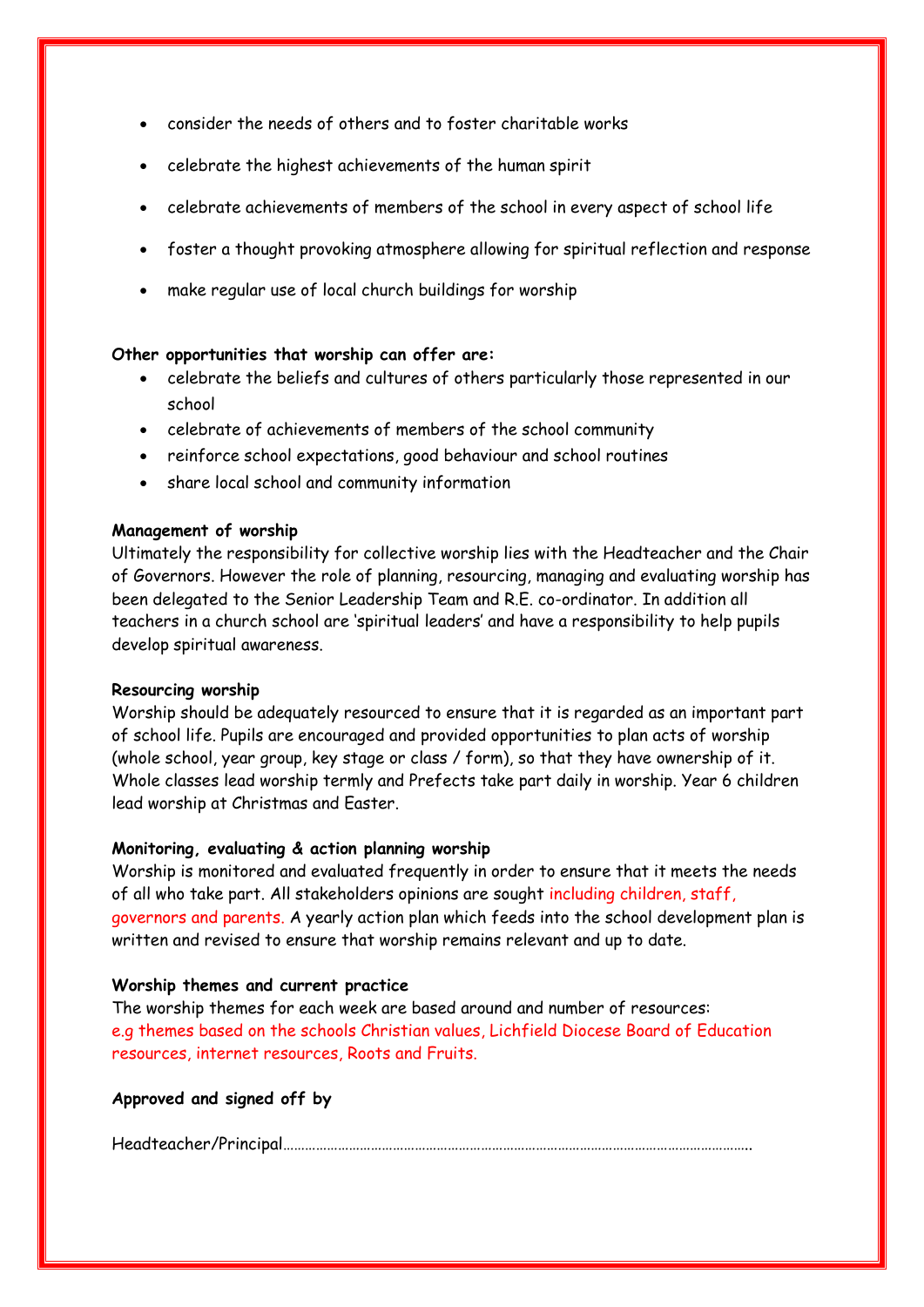Chair of Governors…………………………………………………………………………………………………………………………………..

#### **APPENDICES** *include the following*

- 1) Guidance for schools on the right to withdrawal from Religious Education and Collective Worship March 2017
- 2) Example Worship Programme pre and during covid.

#### **Appendix 1**

# **Guidance for schools on the right to withdrawal from Religious Education and Collective Worship March 2017**

# **Collective Worship**

The *1944 Education Act* gave the right to withdraw from RE or collective worship to parents who wished their children to receive different form of RE or worship. This right is also confirmed in section 71 of the *School Standards and Framework Act 1998.* In the case of collective worship, the government guidance document is *Circular 1/94: Religious Education and Collective Worship.*

Collective worship in all Church of England schools and academies should honour the school's trust deed and Christian foundations. Worship is central to school life, offering an opportunity for the whole school community to explore the distinctive beliefs and narrative that underpins the school's Anglican foundations and distinctive Christian character. Worship is the responsibility of the governing body in conjunction with the headteacher, working in partnership with the staff and the local parish church.

Our Church of England schools should strive to ensure they are consistently excellent, distinctive, and inclusive, and that the whole curriculum is underpinned by Christian values. Religious Education is an important part of the curriculum in all Church of England schools and academies. Its nature, objectives, and content should be shared with parents each term to ensure that parents are able to recognise that RE is of educational value to all pupils, whatever their belief background. In the same way, collective worship should lie at the heart of school life, proclaiming its distinctive character and faith in a way that is relevant, inclusive and that leads each pupil a little further in their spiritual journey. In this way, the likelihood for parental requests for withdrawal should be reduced. However, when they are made they must be handled accordingly to the legal guidance, while there is scope for a little realism and adaptability in order to ensure the best for every pupil.

In many of our schools within the Diocese of Lichfield, there is a large percentage of children whose families are members of another faith. It is the purpose and duty of every church school to be distinctive as a Church of England school. In each school, it is part of the mission of the church to welcome those of other faiths and no faith. In most cases, parents will have chosen the school for their child, making a specific choice of the school because of the ethos and education it offers. In a small number of cases, parents of other faiths will have been offered a place at a church school because no other school has a place for their child within a reasonable catchment area.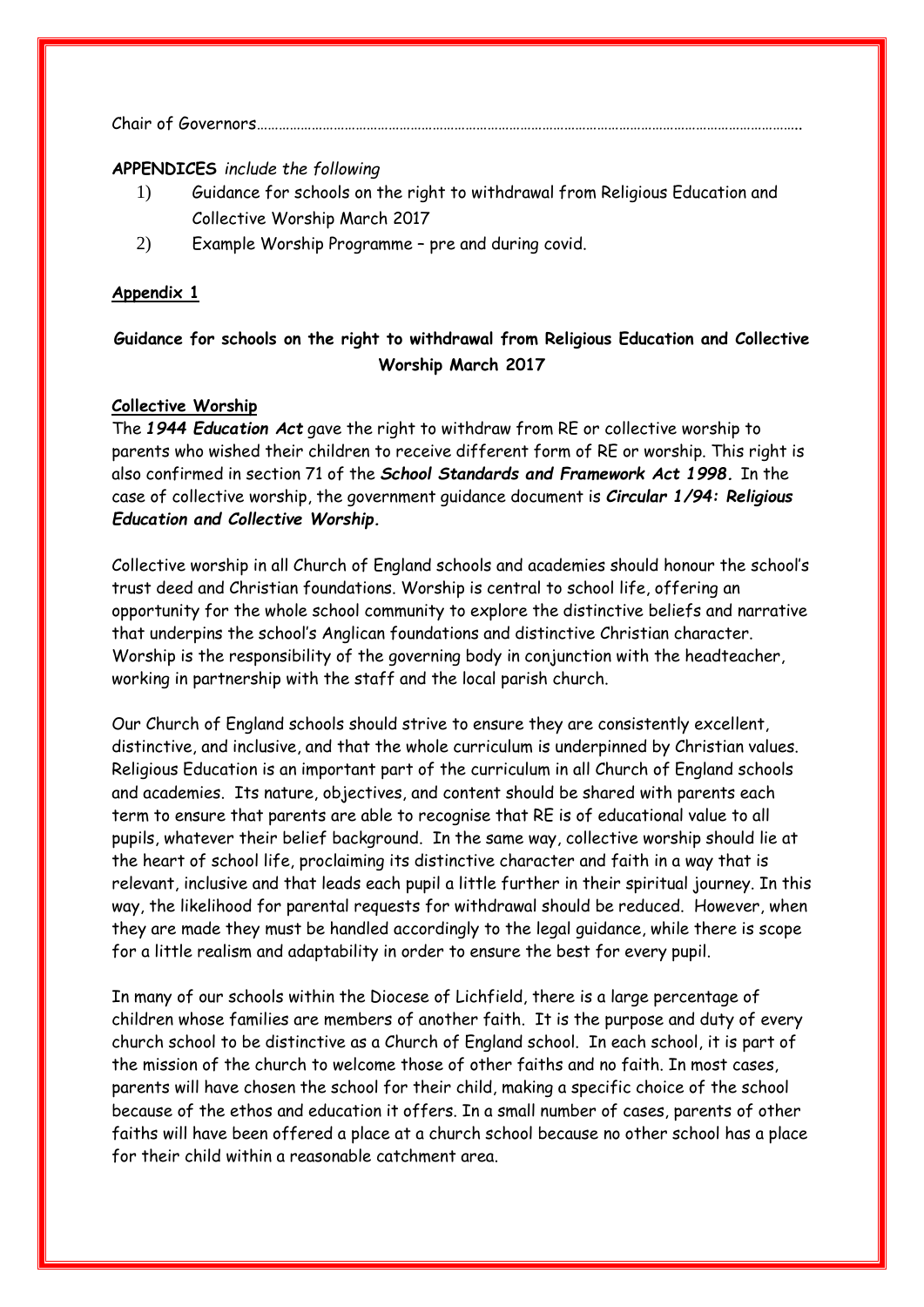The right to withdraw form collective worship should be at the instigation of the parents or pupils above the age of 16.

#### **The right of withdrawal from collective worship**

The right of withdrawal from collective worship would normally be exercised through the physical withdrawal of the pupil from the place where the act of worship is taking place. Indeed the school could insist that this is the way the right is to be implemented. If, however, both the parent and the school agree that the pupil should be allowed to remain physically present during the collective worship but not take part in it, nothing in the law prevents this.

Experience suggests that, to avoid misunderstanding, a Headteacher will find it helpful to establish with any parent wanting to exercise the right to withdrawal:

- the elements of worship in which the parent would object to the child taking part;
- the practical implications of withdrawal; and
- whether the parent will require any advanced notice of such worship, and, if so, how much.

Where parents have withdrawn their children form collective worship and request religious worship according to a particular faith or denomination, the governors and Headteacher will seek to respond positively to such requests providing:

- such arrangements can be made at no additional cost to the school; and
- that the alternative provision would be consistent with the overall purposes of the school curriculum as set out in **Section 1 of the 1988 Education Act. (Circular 1/94)**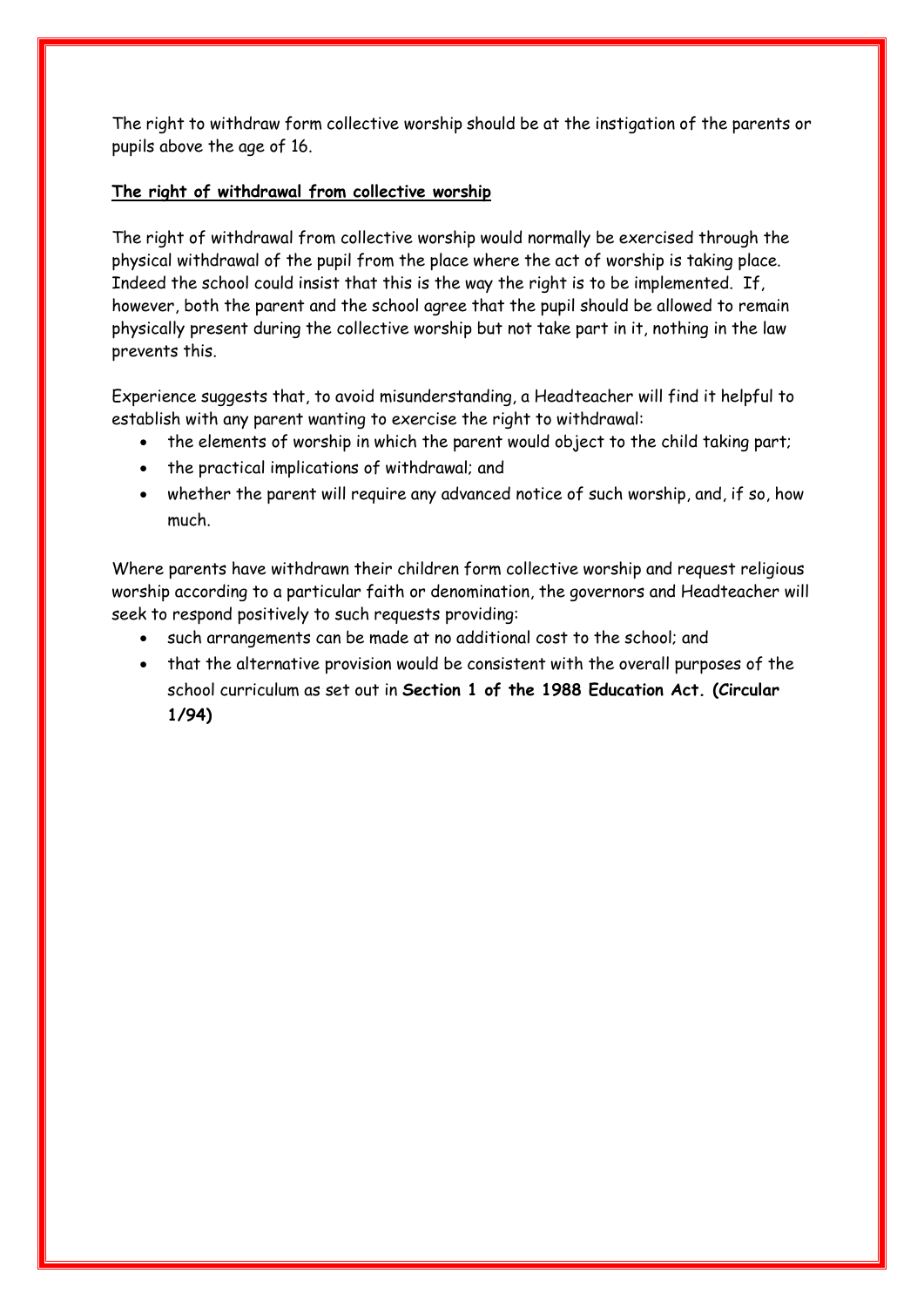# **Appendix 2 Example of Worship timetable**

#### St Anne's C.E. Primary School

Assembly themes Autumn 2019<br>"Together with God, Making Learning a Life-Long friend"

| W/C:                         | Theme                                       | Religious story, events and other<br>religions                                                                                                                                                                                                                                 | Mon 1pm<br>HT / SLT                                             | Tues 1pm<br>Vicar /<br>Connect <sub>2</sub> | Wed<br>worship<br>(in class)       | Thurs 1pm                                      | Friday 1pm<br>Celebration<br>Worship                      |
|------------------------------|---------------------------------------------|--------------------------------------------------------------------------------------------------------------------------------------------------------------------------------------------------------------------------------------------------------------------------------|-----------------------------------------------------------------|---------------------------------------------|------------------------------------|------------------------------------------------|-----------------------------------------------------------|
| 2 <sup>nd</sup><br>4<br>days | <b>WELCOME BACK-</b>                        | ZERO WASTE WEEK<br>. 8 <sup>th</sup> International Literacy day                                                                                                                                                                                                                | <b>INSET</b>                                                    | EН                                          |                                    | 910 REC Wel<br>ser AR AW<br>1pm City 7s<br>4.1 | AJ                                                        |
| 9                            | HOW CAN WE BE<br>A BETTER<br>PERSON? VALUES | . 9 <sup>th</sup> Teddy Bear day<br>. 13th Roald Dahl Day                                                                                                                                                                                                                      | Mad<br>Science<br>1pm <mark>EH</mark>                           | Connect 2<br><b>AR</b>                      |                                    | RBa<br>Values                                  | <b>EH</b>                                                 |
| 16                           | PEACE                                       | <b>JEANS FOR GENES WEEK</b><br>. 15 <sup>th</sup> International day of democracy<br>. 16th National Teaching Assistants Day<br>. 21 <sup>et</sup> International day of peace<br>. 22 <sup>ml</sup> World Car Free Day                                                          | EН<br>Peace                                                     | Alan<br>RBa                                 |                                    | HOUSE<br>WORSHIP                               | AJ                                                        |
| 23                           | CHRISTIAN<br>SERVICE                        | . 23 <sup>rd- 29th</sup> Recycle week<br>. 26 <sup>th</sup> European day of languages<br>. 27th Worlds' biggest coffee morning-<br>Macmillan                                                                                                                                   | EН<br>Christian<br>Service                                      | Connect 2<br>HВ                             |                                    | JB<br>Recycle wk                               | Celebrati910<br>am EH<br>McMillan 2pm                     |
| 30                           | <b>HELPING OTHERS</b>                       | · HARVEST<br>. 29th World Heart Day<br>• 30th Rash, Hashanah - Jewish<br>. 1st International walk to school month<br>. 3 <sup>rd</sup> National Poetry Day<br>. 4 <sup>th</sup> World Animals day<br>. 5 <sup>th</sup> World Smile Day<br>. 5 <sup>th</sup> World teachers day | 910am EH                                                        | Alan<br>RBa                                 |                                    | JN<br>Smile /<br>Kindness                      | 910am<br>Harvest EH<br>2pm<br>Celebration<br>EН           |
| 7<br>Oct                     | MATHS WEEK<br><b>NUMBERS</b>                | <b>FIRE SAFETY WEEK</b><br>ST ANNES MATHS WEEK<br>. 9th- Yom Kippur (Jewish)<br>. 10 <sup>th</sup> World mental health day<br>. 10th World Homeless Day                                                                                                                        | EН<br>Maths wk                                                  | Connect 2<br>AR                             |                                    | JE<br>Numbers                                  | AJ                                                        |
| 14                           | <b>OUR HEROES</b>                           | . 14th -20th Succet- Jewish<br>. 16 <sup>th</sup> World food day<br>. 17 <sup>th</sup> International conflict resolution day<br>• 21 <sup>st</sup> Natasal Heroes Day                                                                                                          | EН<br>Heroes                                                    | Alan<br>RH.                                 |                                    | POP UK<br>Online<br>Safety                     | 910am<br>Celebration<br>EН<br>Open groon                  |
| 21                           | The TRINITY                                 | • 26 <sup>th</sup> Diwali (Sikh)<br>. 31st National Bug Busting Day                                                                                                                                                                                                            | HВ<br>Trinity                                                   | Connect 2<br>HB                             |                                    | AH<br>Succet                                   | EН                                                        |
| 4<br>Nov<br>4<br>days        | <b>SAFETY</b>                               | . 1st Nov- All Saints Day<br>. 5 <sup>th</sup> Nov- Guy Fawkes<br>. 7 <sup>th</sup> Hug a bear day<br>. 10th World Science Day<br>. 10 <sup>th</sup> Remembrance Sunday                                                                                                        | <b>INSET</b>                                                    | LA<br>Guy<br>Fawkes                         |                                    | AJ<br>World Sci<br>day                         | EН                                                        |
| 11                           | LET US REMEMBER<br><b>THEM</b>              | National Anti.Bullving.week<br>$10^{th}$ -17 <sup>th</sup> Interfaith week.<br>. 12th <sup>d</sup> - Guru Nanak birthday- Sikh<br>. 13 <sup>th</sup> World kindness day<br>. 16 <sup>th</sup> Children in need                                                                 | 1030am<br>Remembranc<br>e service EH<br>Ilam War<br>memorial EH | Connect 2<br><b>AR</b>                      |                                    | Parents<br>Evening                             | EН                                                        |
| 18                           | CHRISTIAN<br><b>SONGS</b>                   | <b>World Nursery Rhyme week</b><br><b>Road Safety week</b><br>. 20 <sup>th</sup> Universal children's day                                                                                                                                                                      | EH.                                                             | Alan RH                                     |                                    | JB.<br>International<br>CHN Day                | EН                                                        |
| 25                           | WINTER                                      | . 30 <sup>th</sup> - St Andrews Day<br>$\bullet$ 1st - Advent starts                                                                                                                                                                                                           | EН                                                              | Connect 2<br>HВ                             |                                    | JN<br>Winter                                   | EН                                                        |
| 2<br>Dec                     | WHAT IS 50<br>SPECIAL ABOUT<br>Ц6НТ?        | . 3 <sup>rd</sup> Interntaional day of persons with<br><b>Disabilities</b><br>. 8 <sup>th</sup> Bodhi Day Buddhist                                                                                                                                                             | EН<br>Advent                                                    | Alan /<br>Alex<br>Christingle               |                                    | RBa<br>Light                                   | EН                                                        |
| 9                            | TELL US ABOUT<br><b>CHRISTMAS</b>           | 10 <sup>th</sup> International human Rights Day<br>13 <sup>th</sup> Christmas Jumper Day                                                                                                                                                                                       | 130 KS1<br>للمملك                                               | 200 KS1<br>Prod                             | 930<br><b>REC</b><br><b>L'Inde</b> | AH<br>Xmas                                     | 910am <mark>EH</mark><br>celebration<br>200pm REC<br>prod |
| 16                           | TELL US ABOUT<br><b>CHRISTMAS</b>           | • 23 <sup>rd</sup> Hannukah - Jewish                                                                                                                                                                                                                                           | EН                                                              | Alan RH                                     | 930<br>KS2<br>Lanna                | JE<br>Carols                                   | 910am EH<br>celebration<br>200pm<br>Church                |